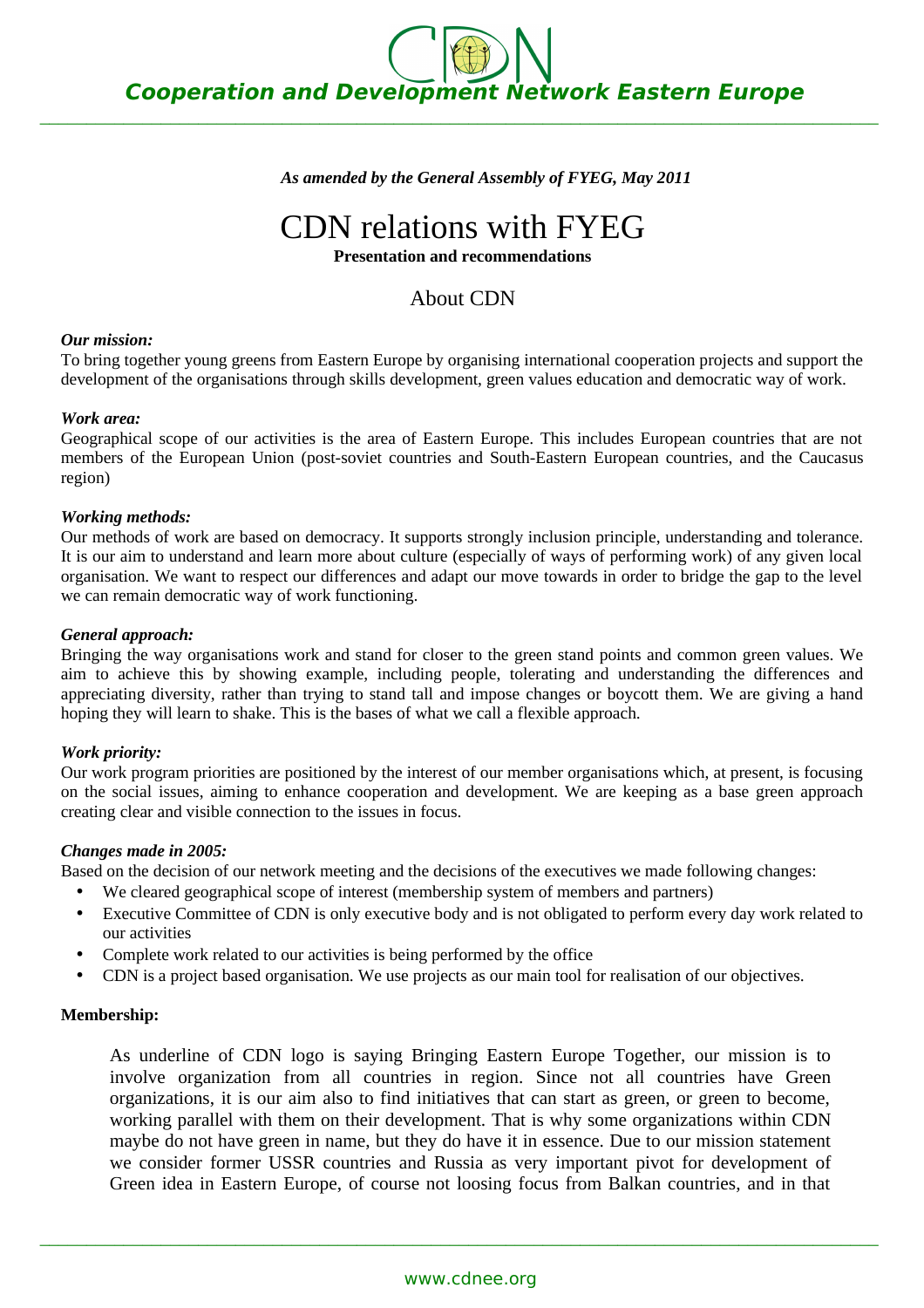

sense CDN is working to find possibilities to actively engage and create a solid base for successful work in these regions.

Our membership is gathered annually on General Assembly , but apart from that through international events, study visits, communicational tools such as e-lists, workshops CDN is ensuring contacts with and within its members and development and implementation of green idea.

CDN and FYEG share common Green ideas, principles and goals, but are different in their aims and methods. This way of working enhances the impact of the Green idea and Green organizations on a local and a European level. Due to this fact, cooperation between CDN and FYEG is fruitful and needed. In their constant communication and joint work, CDN and FYEG exchange experience and data in order to answer needs and demands of their Members, and are a rich source of information when it comes to enlarging the organisations. Nevertheless, given the different objectives and ways of working, membership criteria are particular for each. We acknowledge the fact that membership of CDN often preceds membership of FYEG for Eastern European organizations. However, every membership recommendation made by CDN is based on an individual assessment of that organization.

# What is CDN for FYEG?

# • **A bridge for better communication and understanding with Eastern Europe Young Greens**

CDN is in constant communication with its member organizations, following their work and development, as much as participating in very same. On the other hand CDN is made out of its members and they are the one who are forming and directing work of Network. In that sense CDN representing amalgam of Eastern European Greens and can be relevant in fluent communications, cooperation and understanding of position, stands, backgrounds of Eastern European Young Greens.

#### • **Support in the development of position towards important regional and wider European issues**

It is very important to develop visible and strong position towards actualities. In that sense CDN can, and is willing to be, used as source of information and ideas regarding Eastern European issues. Green idea do not recognize borders and European issues are concerned of all its parts, but we are aware that there are certain aspects that are undoable dividing opinions on East/West and many other categories. In that sense CDN can be seen as good base and source of understanding Eastern European perspective of wider European issues, and help in forming political platform and agenda.

#### • **Partner in spreading of the green idea and realisation of green work in Eastern Europe**

As being very active since founding, CDN become relevant factor in Green world and has found wide audience for its events and activities. Closely connected with members, and through them with societies of Eastern European countries CDN can be, and is, powerful partner in spreading and implementing Green idea. Also this on practical level means having capable, experienced partners in realisation of concrete activities and events in countries of Eastern Europe. .

CDN encourages FYEG to use the results of its work for overall green achievements (statements, position papers, results of activities, activities, contacts etc.) at FYEG presentations and activities. This all is supporting and raising

 $\_$  . The contribution of the contribution of the contribution of the contribution of the contribution of the contribution of the contribution of the contribution of the contribution of the contribution of the contributio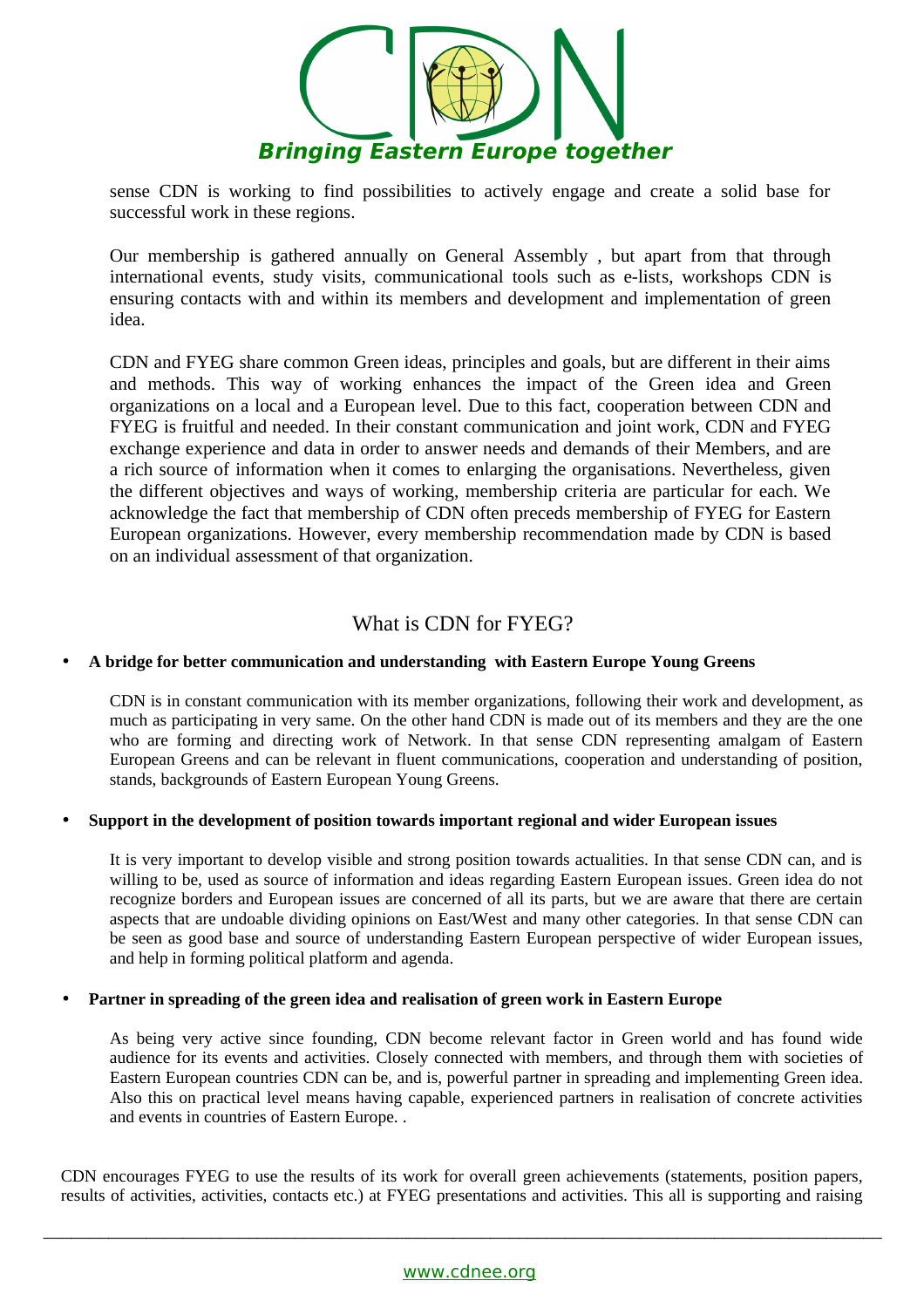

the quality of the green movement as a whole. It is just very important that every presentation contains the explanation "Performed by CDN, www.cdnee.org"

# What is FYEG for CDN?

## • **Political support through promotion of our CDNs work and results, its quality and importance to the third parties, especially green and youth organisations in Europe (EGP, GG, YFJ, Funds)**

FYEG is political youth of Green Party, with opportunity of being present at meetings, and on places where political decisions are made on spot. Also being situate in Brussels, FYEG representatives have significantly bigger opportunity for meetings with other relevant factors, such as GG, EGF, EWD, and representatives of Funds. Through FYEG, CDN can be present and presented also.

• **Logistical support** 

Given the longer history of FYEG, the latter has gained and accumulated knowledge on project, financial and organizational management, as well as on working within the Green community and its external partners. This knowledge is as essential to FYEG as it is to CDN, and its transfer to CDN is raising the capacities of both.

• **Financial support**

Due to the high number of common MOs and activities between CDN and FYEG, access to certain funds is limited. Therefore, there is an agreement between CDN and FYEG on CDN not applying for the European Commission's administrative grant, and FYEG GA allocating part of this grant to CDN's administrative budget. This sum is proposed by CDN's and FYEG's ECs, depending on the size of the grant and the financial situation of both organisations.

CDN have to keep organisational and decision making independency but at the same time wants to work in close connection on the issues and in the area of common interest.

# CDN and FYEG communication

#### **Tools for information flow:**

- Joined EC lists (EC to EC communications)
- Joined general information list (green info in the same stream)

#### **Subjects of the information exchange:**

- Clear and up to date activity plan of both organisations (in order to be clear with the plans, not doubling or missing the work). Since on GA only general plans are made, every concrete change or innovation should be mentioned in order to use joined capacity to the maximum.
- Clear and up to date decision making (procedure) information (especially related to joint activities and issues of common direct interest)
- Information on general decision made exchange (minutes of the meeting or changes in practice, decision that affects the common interest)

 $\_$  . The contribution of the contribution of the contribution of the contribution of the contribution of the contribution of the contribution of the contribution of the contribution of the contribution of the contributio